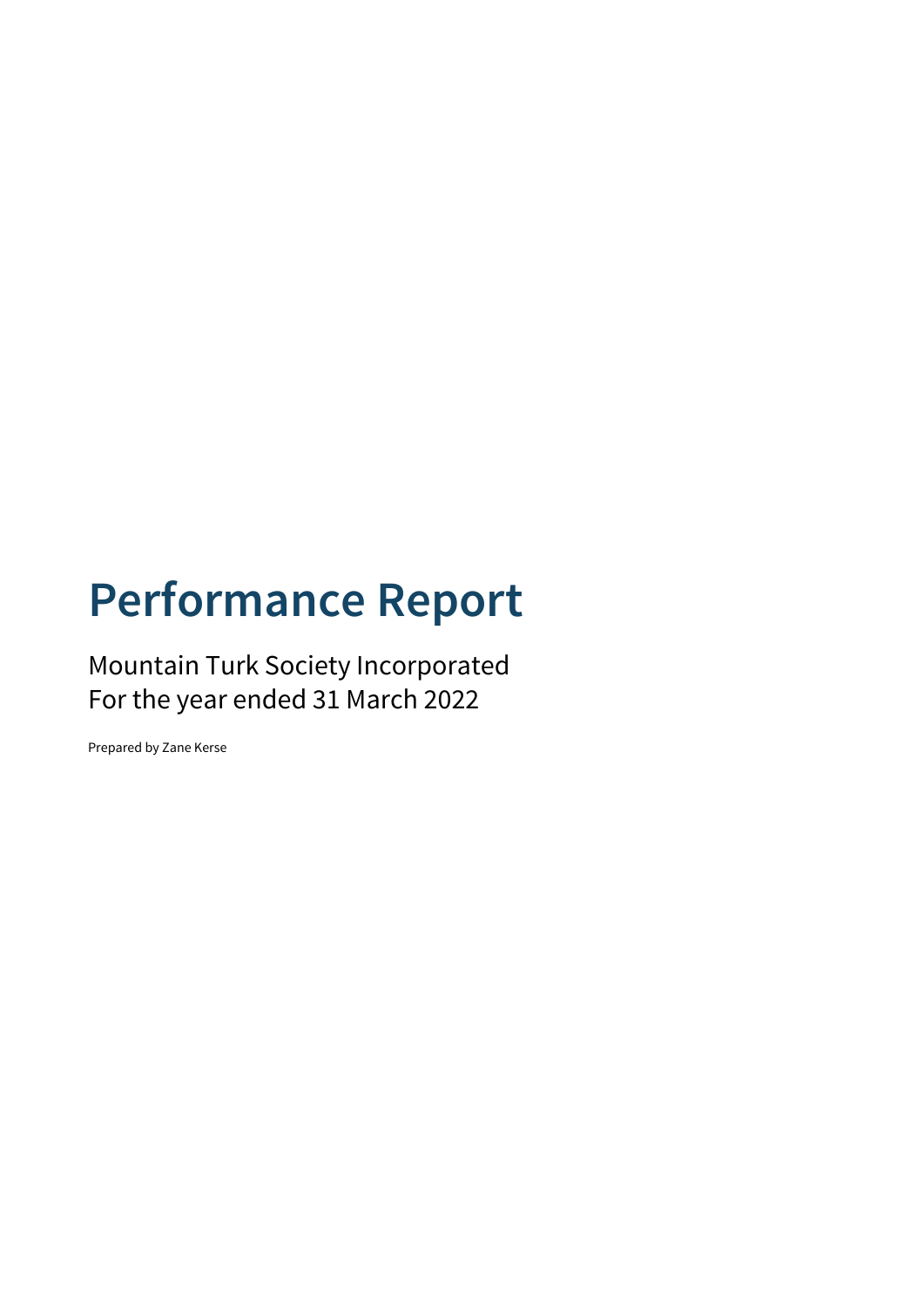## **Contents**

- Entity Information
- Approval of Financial Report
- Statement of Service Performance
- Statement of Financial Performance
- Statement of Financial Position
- Statement of Cash Flows
- Statement of Accounting Policies
- Notes to the Performance Report
- Depreciation Schedule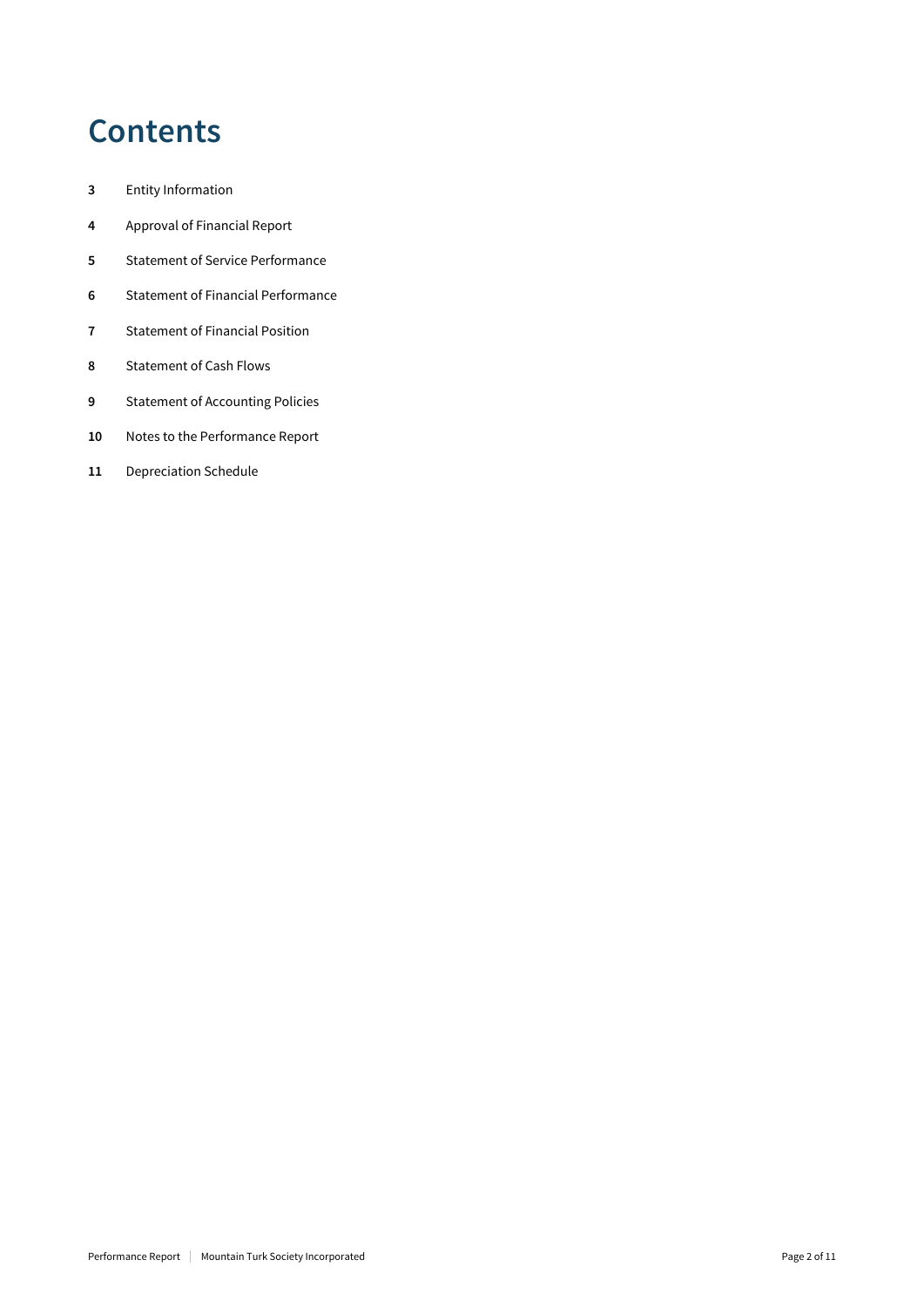## **Entity Information**

### **Mountain Turk Society Incorporated For the year ended 31 March 2022**

### **Legal Name of Entity**

Mountain Turk Society Incorporated

### **Entity Type and Legal Basis**

Incorporated Society

### **Registration Number**

50026820

### **Entity's Purpose or Mission**

To build, install and maintain Turks in public areas that enables people to get into the backcountry

### **Entity Structure**

Volunteer Committee comprising President, Treasurer, Secretary and general Committee members

### **Main Sources of Entity's Cash and Resources**

Donations, Grants and Turk fees

### **Entity's Reliance on Volunteers and Donated Goods or Services**

We utilise a volunteer Committee and rely on volunteer time to build, install and maintain Turks

### **Physical Address**

92 Centennial Avenue,Arrowtown,9302

### **Postal Address**

92 Centennial Avenue,Arrowtown,9302

### **Website**

www.mountainturk.org.nz

### **email**

admin@mountainturk.org.nz

#### **IRD Number**

131-858-066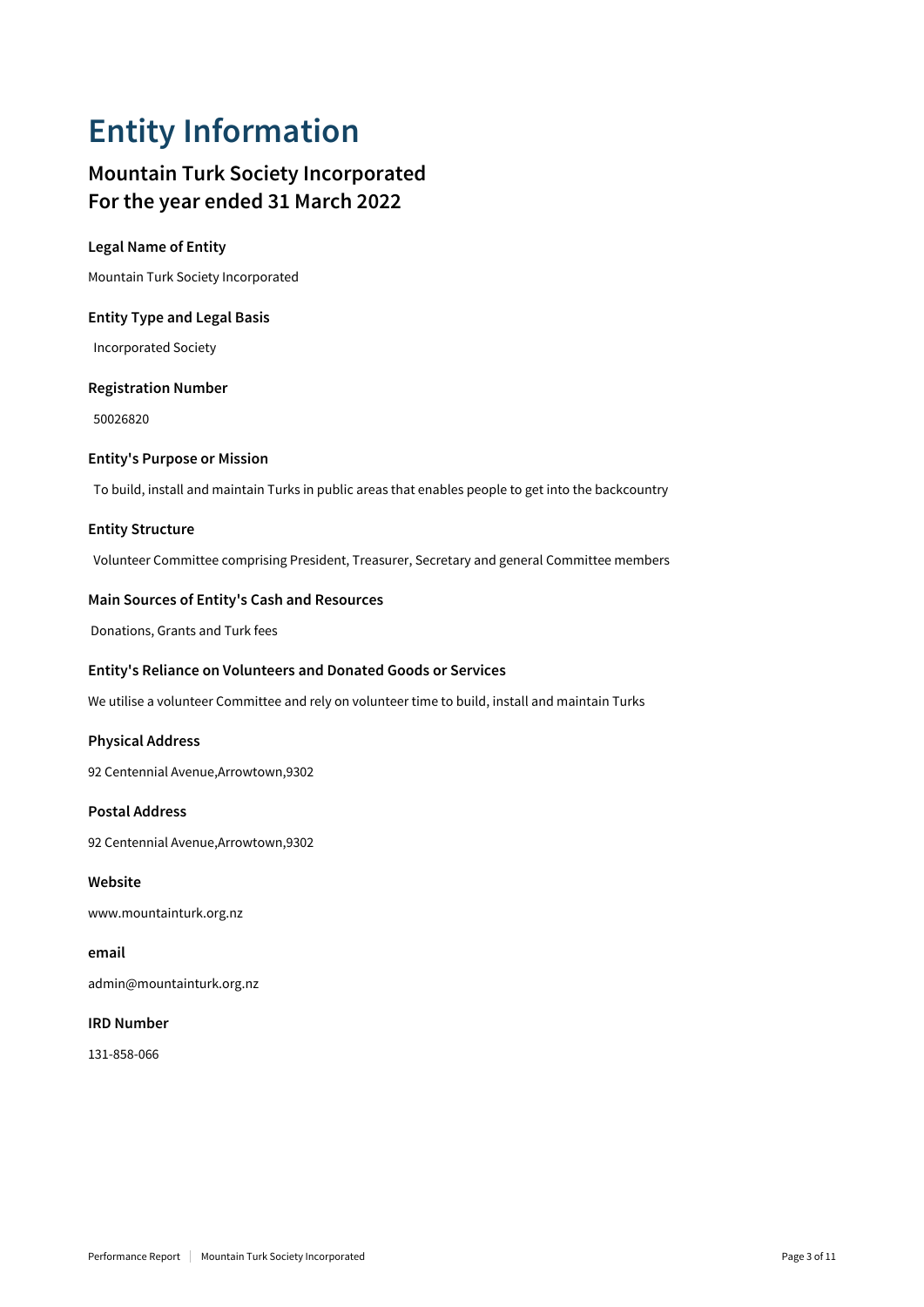## **Approval of Financial Report**

### **Mountain Turk Society Incorporated For the year ended 31 March 2022**

The Committee are pleased to present the approved financial report including the historical financial statements of Mountain Turk Society Incorporated for year ended 31 March 2022.

APPROVED

Erik Bradshaw

President

Date .....................................

Zane Kerse

Treasurer

Date .....................................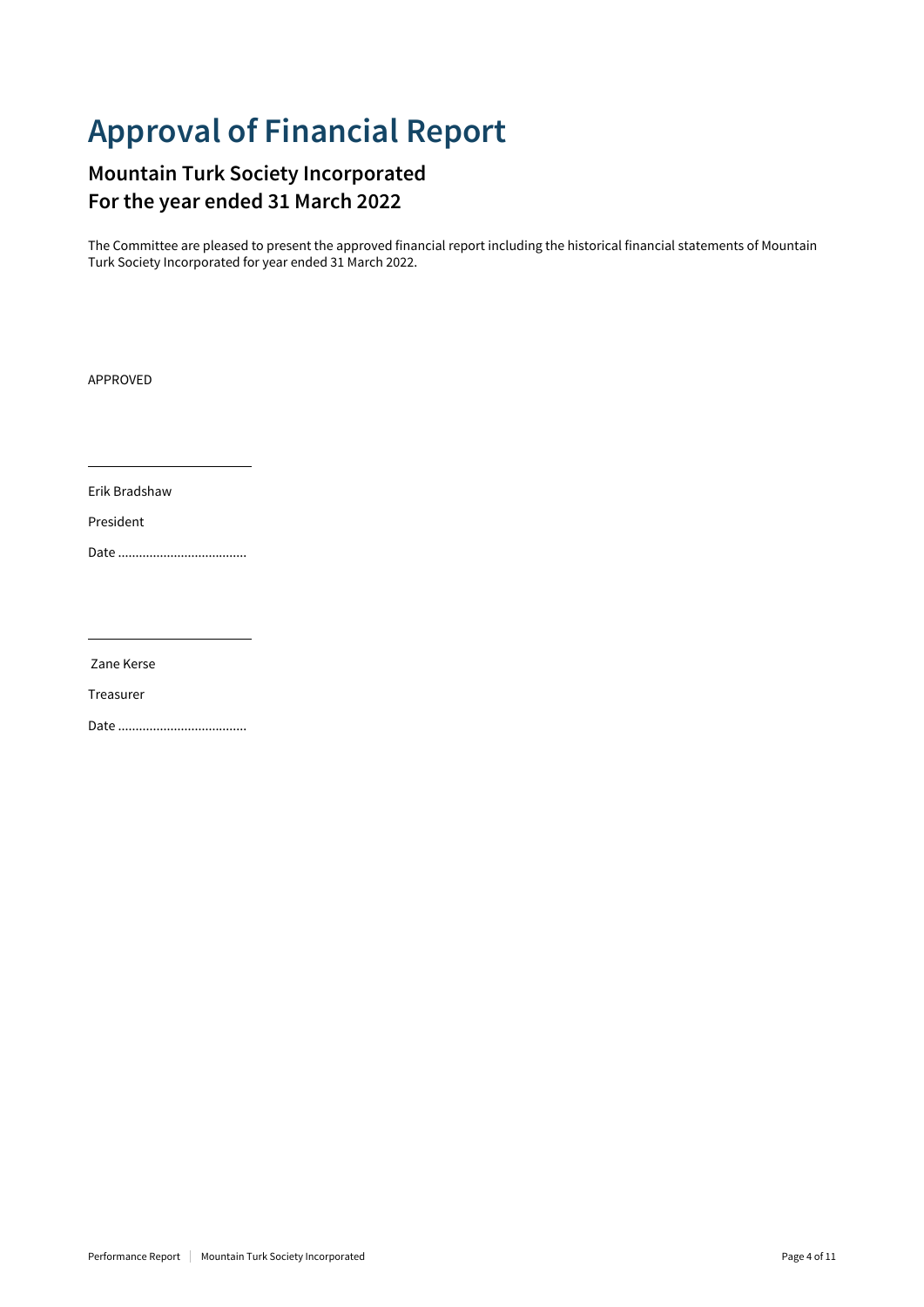## **Statement of Service Performance**

### **Mountain Turk Society Incorporated For the year ended 31 March 2022**

### **Description of Entity's Outcomes**

After a public meeting to gauge interest the Mountain Turk Club applied and became registered as an Incorporated Society on 17th February 2020. The immediate Outcomes planned for the Club were to build and install 5 Turks on the Mahu Whenua traverse between Wanaka and Queenstown and to replace the existing Crown Basin Turk above Arrowtown. This was completed in 2020.

The Turks will enable people to get into our backcountry areas and bring people together through recreation and conservation work in the vicinity of the Turks.

|                                                        | 2022                | 2021          |
|--------------------------------------------------------|---------------------|---------------|
| Description and Quantification of the Entity's Outputs |                     |               |
| <b>Turks construction</b>                              |                     |               |
| <b>Opening Balance</b>                                 | $\bar{\phantom{a}}$ | 48,210.94     |
| <b>Additional work</b>                                 |                     |               |
| Work in Progress - Building Materials                  | $\bar{\phantom{a}}$ | 39,304.61     |
| Work in Progress - Consumables                         | $\blacksquare$      | 3,015.52      |
| Work in Progress - Signage etc                         |                     | 545.70        |
| Work in Progress - Spray Foam                          |                     | 8,116.13      |
| Work in Progress - Transport                           | ÷,                  | 27,112.50     |
| Work in Progress - Toilets                             | 5,062.43            |               |
| <b>Total Additional work</b>                           | 5,062.43            | 78,094.46     |
| Transfer to Property, Plant and Equipment              | ÷,                  | (126, 305.40) |
| <b>Total Turks construction</b>                        | 5,062.43            |               |
|                                                        | 2022                | 2021          |
| Number of Turk nights booked                           |                     |               |
| Polnoon Saddle                                         | 50.00               | 39.00         |
| Mt Hyde                                                | 42.00               | 29.00         |
| Mt Saint Just                                          | 39.00               | 32.00         |
| Vanguard Peak                                          | 85.00               | 61.00         |
| Deep Creek                                             | 83.00               | 47.00         |
| Crown Basin                                            | 156.00              | 37.00         |
| Total number of Turk nights booked (days)              | 455.00              | 245.00        |
|                                                        | 2022                | 2021          |
| Number of Mahu Whenua traverses booked                 |                     |               |
| Mahu Whenua traverses                                  | 41.00               |               |
| Total Number of Mahu Whenua traverses booked           | 41.00               |               |

The Club commenced the build of 5 toilets to be located on land adjoining the Mahu Whenua traverse.

At 31 March 2022 the Club membership comprised 9 Founding, 21 Family and 234 General Members.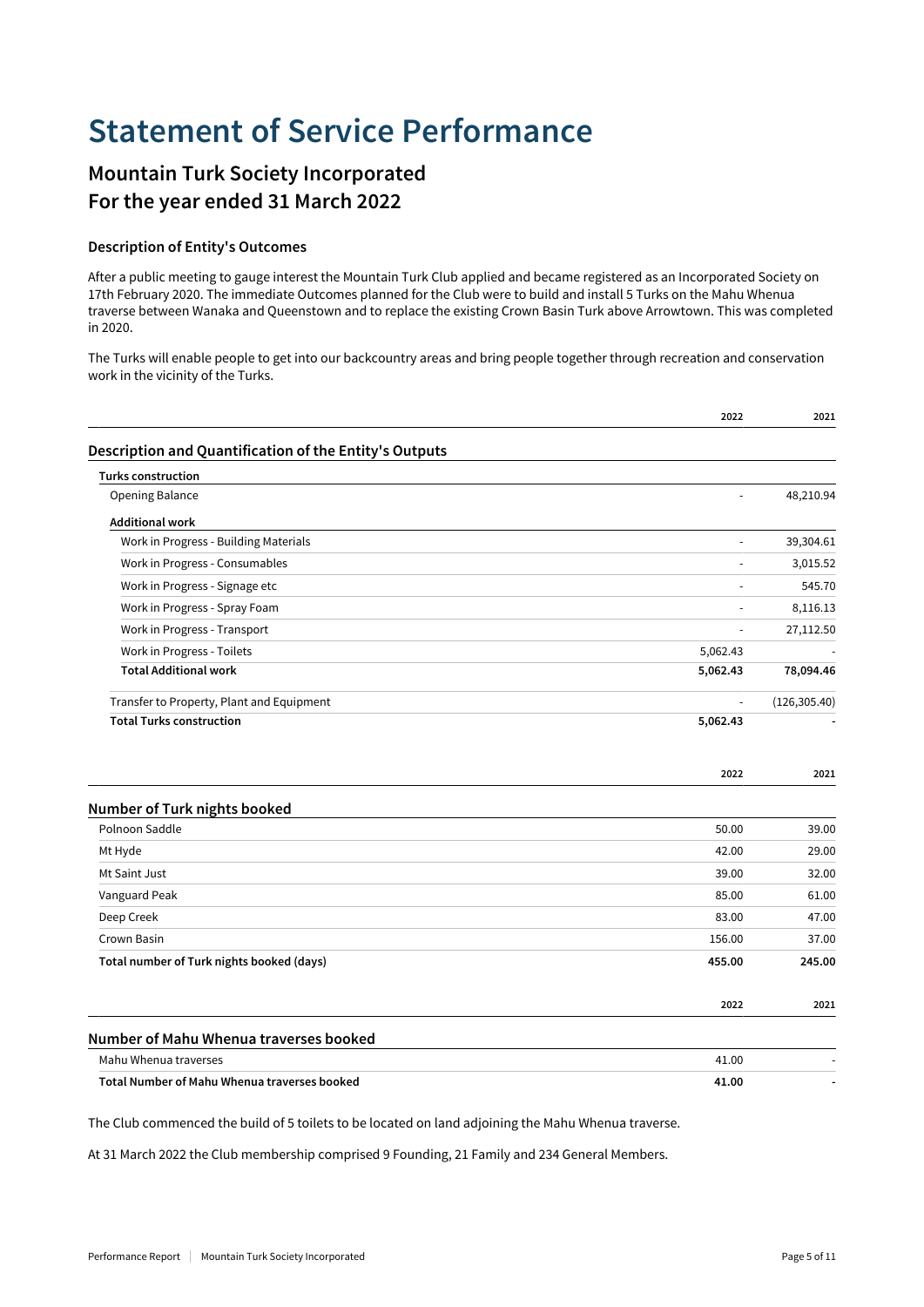## **Statement of Financial Performance**

### **Mountain Turk Society Incorporated For the year ended 31 March 2022**

|                                                        | <b>NOTES</b> | 2022      | 2021      |
|--------------------------------------------------------|--------------|-----------|-----------|
| Revenue                                                |              |           |           |
| Donations, fundraising and other similar revenue       |              |           |           |
| Grants Received: The Sargood Bequest                   | $1\,$        | 5,000.00  |           |
| Total Donations, fundraising and other similar revenue |              | 5,000.00  |           |
| <b>Donations from Members</b>                          |              |           |           |
| <b>Donations: Family Members</b>                       |              | 5,400.00  | 16,200.00 |
| Donations: General Members                             |              | 14,595.56 | 15,410.00 |
| <b>Total Donations from Members</b>                    |              | 19,995.56 | 31,610.00 |
| <b>Turk Fees</b>                                       | $1\,$        | 16,380.00 | 3,065.00  |
| Profit on sale of merchandise                          |              | 21.63     | 265.45    |
| Interest                                               |              | 22.69     | 5.66      |
| <b>Total Revenue</b>                                   |              | 41,419.88 | 34,946.11 |
| <b>Expenses</b>                                        |              |           |           |
| Costs related to providing goods or service            |              |           |           |
| Bank Fees & Charges                                    |              |           | 5.00      |
| <b>Credit Card Processing Fees</b>                     |              | 578.49    | 96.97     |
| Depreciation                                           |              | 13,382.60 | 5,525.64  |
| Gas                                                    |              | 574.56    |           |
| <b>General Expenses</b>                                |              |           | 482.54    |
| Insurance                                              |              | 1,380.00  | 1,380.00  |
| <b>Printing &amp; Stationery</b>                       |              |           | 24.44     |
| Repairs and maintenance                                |              | 2,278.22  | 2,651.15  |
| Social Activities                                      |              |           | 252.00    |
| <b>Subscriptions &amp; Licences</b>                    |              |           |           |
| Subscription & Licences - FMC                          |              | 510.00    | 510.00    |
| Subscriptions & Licences - LINZ                        |              | 690.00    | 460.00    |
| Subscriptions & Licences - Xero                        |              | 587.96    | 473.65    |
| Subscriptions & Licences - Sundry                      |              |           | 139.95    |
| <b>Total Subscriptions &amp; Licences</b>              |              | 1,787.96  | 1,583.60  |
| Total Costs related to providing goods or service      |              | 19,981.83 | 12,001.34 |
| <b>Total Expenses</b>                                  |              | 19,981.83 | 12,001.34 |
| <b>Surplus for the Year</b>                            |              | 21,438.05 | 22,944.77 |

This statement has been prepared without conducting an audit or review engagement.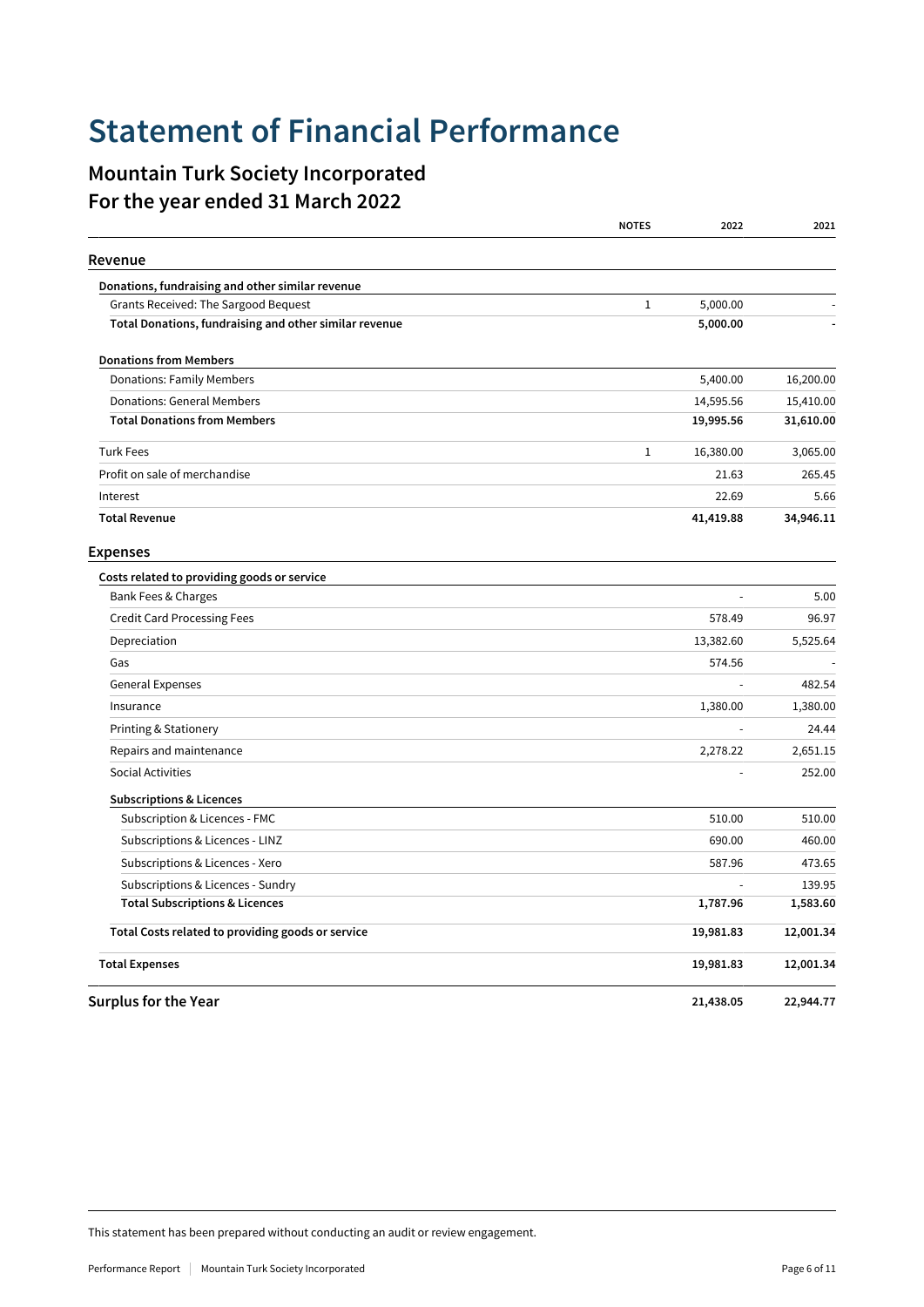## **Statement of Financial Position**

### **Mountain Turk Society Incorporated As at 31 March 2022**

|                                                         | <b>NOTES</b>   | 31 MAR 2022 | 31 MAR 2021 |
|---------------------------------------------------------|----------------|-------------|-------------|
| <b>Assets</b>                                           |                |             |             |
| <b>Current Assets</b>                                   |                |             |             |
| Bank of New Zealand Current Account                     |                | 55,096.99   | 26,897.60   |
| Prepayments                                             |                | 2,304.00    | 2,235.00    |
| Inventory                                               |                | 1,680.73    | 729.10      |
| <b>Total Current Assets</b>                             |                | 59,081.72   | 29,861.70   |
| <b>Non-Current Assets</b>                               |                |             |             |
| Property, Plant and Equipment                           |                | 107,929.96  | 120,774.36  |
| Work in Progress                                        |                | 5,062.43    |             |
| <b>Total Non-Current Assets</b>                         |                | 112,992.39  | 120,774.36  |
| <b>Total Assets</b>                                     |                | 172,074.11  | 150,636.06  |
| <b>Total Assets less Total Liabilities (Net Assets)</b> |                | 172,074.11  | 150,636.06  |
| <b>Accumulated Funds</b>                                |                |             |             |
| Accumulated surpluses                                   | $\overline{2}$ | 172,074.11  | 150,636.06  |
| <b>Total Accumulated Funds</b>                          |                | 172,074.11  | 150,636.06  |

This statement has been prepared without conducting an audit or review engagement.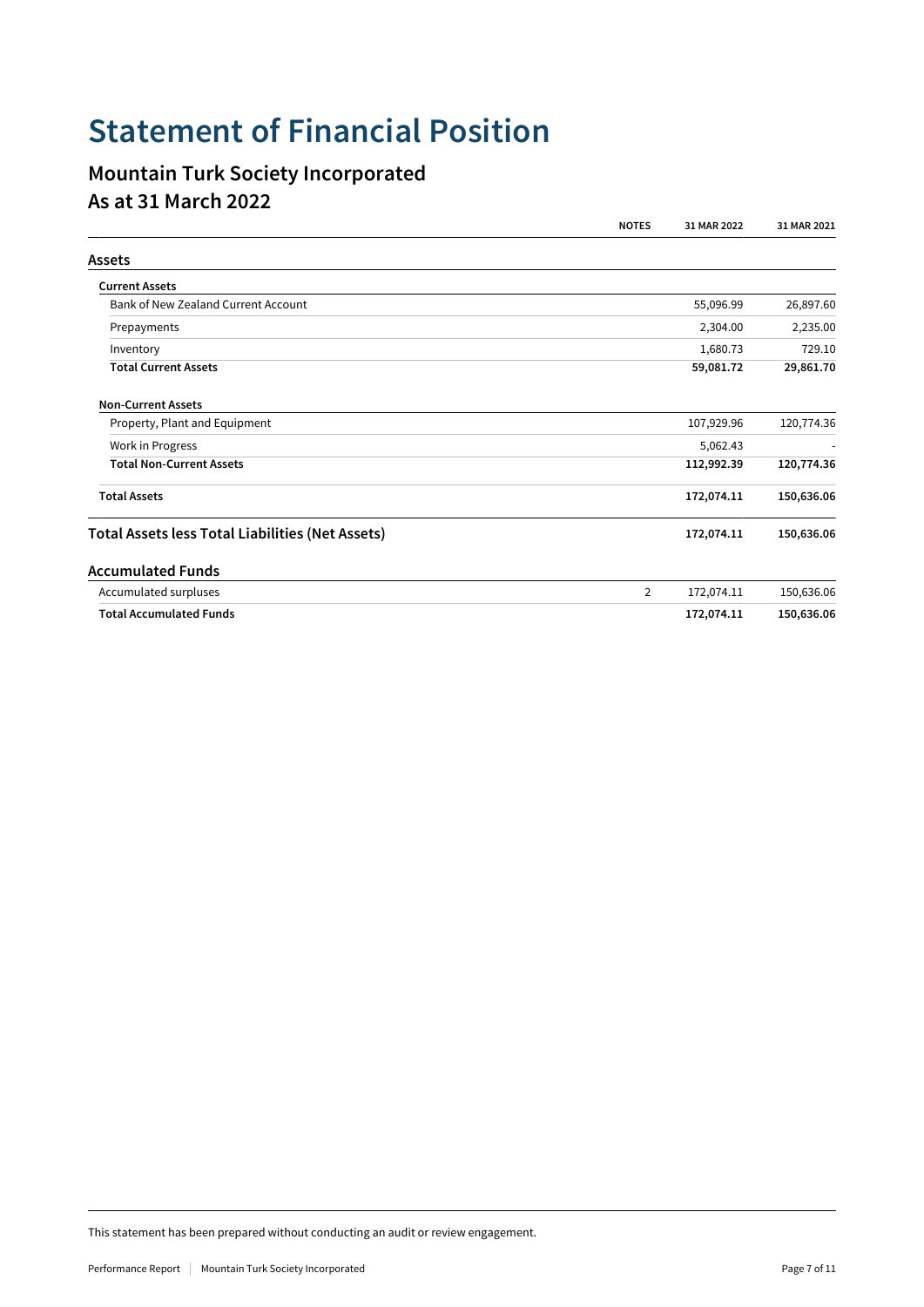## **Statement of Cash Flows**

### **Mountain Turk Society Incorporated For the year ended 31 March 2022**

|                                                                                                                | 2022        | 2021          |
|----------------------------------------------------------------------------------------------------------------|-------------|---------------|
| <b>Cash Flows from Operating Activities</b>                                                                    |             |               |
| Donations, fundraising, grants from general public                                                             | 5,000.00    |               |
| Donations, subscriptions from members                                                                          | 19,995.56   | 31,610.00     |
| <b>Turk Fees</b>                                                                                               | 16,380.00   | 3,065.00      |
| Sales merchandise                                                                                              | 565.00      | 630.00        |
| Interest receipts                                                                                              | 22.69       | 5.66          |
| Payments to suppliers                                                                                          | (8, 163.23) | (9,798.95)    |
| <b>Total Cash Flows from Operating Activities</b>                                                              | 33,800.02   | 25,511.71     |
| <b>Cash Flows from Investing and Financing Activities</b><br>Payments to acquire property, plant and equipment | (538.20)    | (78,094,46)   |
| Payments for Work in Progress                                                                                  | (5,062.43)  |               |
| <b>Total Cash Flows from Investing and Financing Activities</b>                                                | (5,600.63)  | (78,094.46)   |
| Net Increase/ (Decrease) in Cash                                                                               | 28,199.39   | (52, 582, 75) |
| <b>Cash Balances</b>                                                                                           |             |               |
| Cash and cash equivalents at beginning of period                                                               | 26,897.60   | 79,480.35     |
| Cash and cash equivalents at end of period                                                                     | 55,096.99   | 26,897.60     |
| Net change in cash for period                                                                                  | 28,199.39   | (52, 582.75)  |

This statement has been prepared without conducting an audit or review engagement.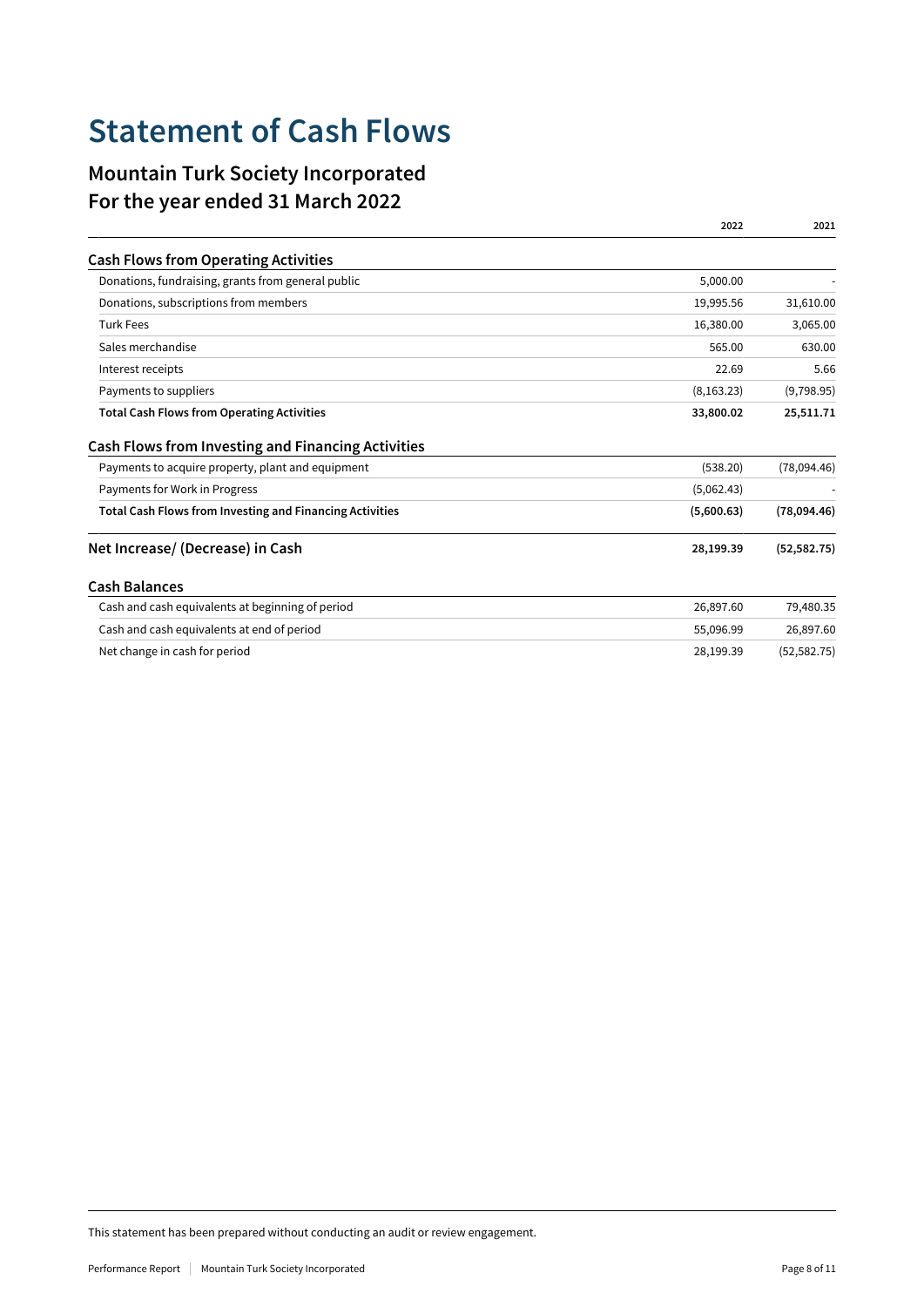## **Statement of Accounting Policies**

### **Mountain Turk Society Incorporated For the year ended 31 March 2022**

### **Basis of Preparation**

The entity has elected to apply PBE SFR-A (NFP) Public Benefit Entity Simple Format Reporting - Accrual (Not-For-Profit) on the basis that it does not have public accountability and has total annual expenses equal to or less than \$2,000,000. All transactions in the Performance Report are reported using the accrual basis of accounting. The Performance Report is prepared under the assumption that the entity will continue to operate in the foreseeable future.

### **Revenue**

Donations, grants, merchandise sales, turk fees and interest income are recognised on receipt.

### **Goods and Services Tax (GST)**

The entity is not registered for GST. Therefore all amounts are stated inclusive of GST (if any).

#### **Income Tax**

The Mountain Turk Society Incorporated qualifies for exemption from income tax under section CW46 of the Income Tax Act 2007 as a body promoting amateur games or sports.

### **Changes in Accounting Policies**

There have been no changes in accounting policies. Policies have been applied on a consistent basis with those of the previous reporting period.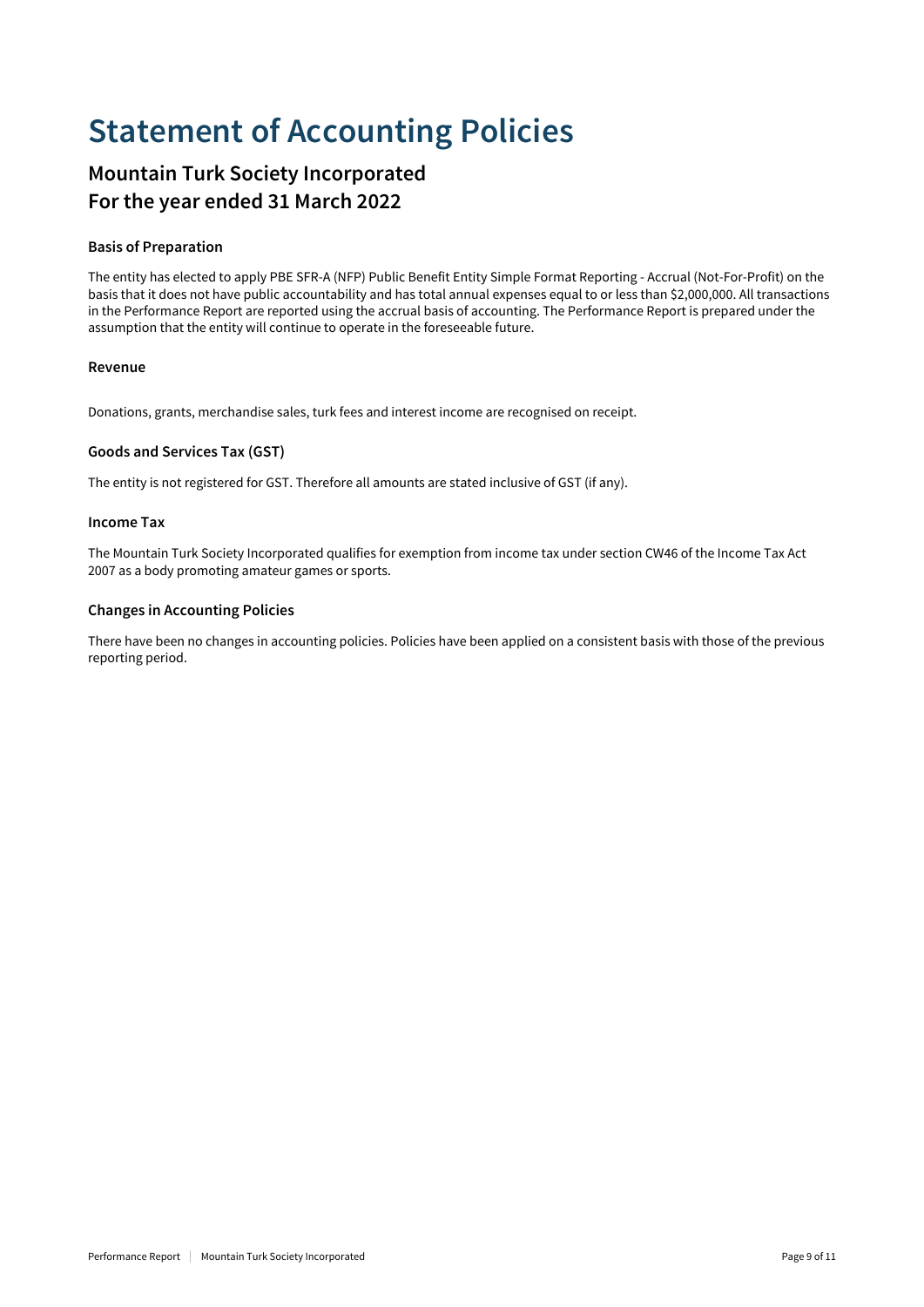### **Notes to the Performance Report**

### **Mountain Turk Society Incorporated For the year ended 31 March 2022**

|                                                        | 2022       | 2021       |
|--------------------------------------------------------|------------|------------|
| 1. Analysis of Revenue                                 |            |            |
| Donations, fundraising and other similar revenue       |            |            |
| Grants Received: The Sargood Bequest                   | 5,000.00   |            |
| Total Donations, fundraising and other similar revenue | 5,000.00   |            |
| <b>Turk Fees</b>                                       |            |            |
| Turk Fees: Polnoon Saddle                              | 1,250.00   | 300.00     |
| Turk Fees: Mt Hyde                                     | 1,400.00   | 220.00     |
| Turk Fees: Mt Saint Just                               | 720.00     | 220.00     |
| Turk Fees: Vanguard Peak                               | 1,890.00   | 640.00     |
| Turk Fees: Deep Creek                                  | 1,460.00   | 680.00     |
| Turk Fees: Crown Basin                                 | 3,510.00   | 760.00     |
| Mahu Whenua Traverse Fees                              | 6,800.00   |            |
| Refund of Mahu Whenua Traverse Fees                    | (1,400.00) |            |
| <b>Booking Fees</b>                                    | 750.00     | 245.00     |
| <b>Total Turk Fees</b>                                 | 16,380.00  | 3,065.00   |
|                                                        | 2022       | 2021       |
| 2. Accumulated Funds                                   |            |            |
| <b>Accumulated Funds</b>                               |            |            |
| Opening Balance                                        | 150,636.06 | 127,691.29 |
| Surplus for the Year                                   | 21,438.05  | 22,944.77  |
| <b>Total Accumulated Funds</b>                         | 172,074.11 | 150,636.06 |

### **Total Accumulated Funds 172,074.11 150,636.06**

#### **3. Commitments**

There are no commitments as at 31 March 2022 (Last year - nil).

#### **4. Contingent Liabilities and Guarantees**

There are no contingent liabilities or guarantees as at 31 March 2022 (Last year - nil).

#### **5. Events After the Balance Date**

There were no events after the balance date that would have a material impact on the Performance Report.

#### **6. Ability to Continue Operating**

The entity will continue to operate for the foreseeable future.